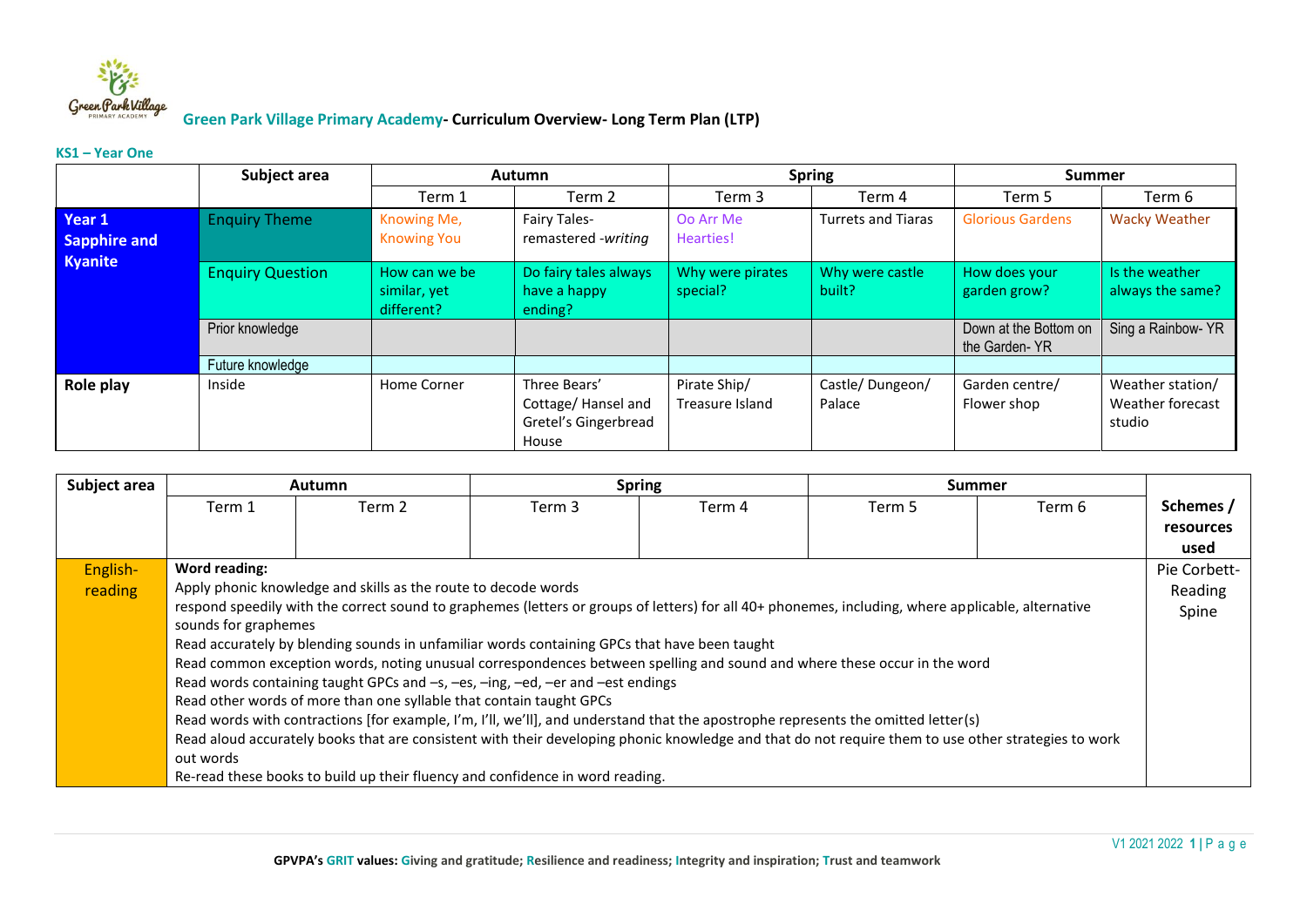

|                                | Being<br>encouraged to<br>link what they<br>read or hear read<br>to their own<br>experiences                                                                                                                                                                                                                                                                                                                                                                                                                                                                                                                                                                                                                                                                | Becoming very familiar<br>with key stories, fairy<br>stories and traditional<br>tales, retelling them and<br>considering their<br>particular characteristics<br>learning to appreciate<br>rhymes and poems, and                                                                                                                                                                                                                                                                               | Explain clearly their<br>understanding of what<br>is read to them. | Predicting what might<br>happen on the basis of<br>what has been read so<br>far | Making inferences on<br>the basis of what is<br>being said and done |                      |                                     |
|--------------------------------|-------------------------------------------------------------------------------------------------------------------------------------------------------------------------------------------------------------------------------------------------------------------------------------------------------------------------------------------------------------------------------------------------------------------------------------------------------------------------------------------------------------------------------------------------------------------------------------------------------------------------------------------------------------------------------------------------------------------------------------------------------------|-----------------------------------------------------------------------------------------------------------------------------------------------------------------------------------------------------------------------------------------------------------------------------------------------------------------------------------------------------------------------------------------------------------------------------------------------------------------------------------------------|--------------------------------------------------------------------|---------------------------------------------------------------------------------|---------------------------------------------------------------------|----------------------|-------------------------------------|
|                                | to recite some by heart<br>Develop pleasure in reading, motivation to read, vocabulary and understanding by:<br>Listening to and discussing a wide range of poems, stories and non-fiction at a level beyond that at which they can read independently<br>Recognising and joining in with predictable phrases<br>Discussing word meanings, linking new meanings to those already known<br>Understand both the books they can already read accurately and fluently and those they listen to by:<br>Drawing on what they already know or on background information and vocabulary provided by the teacher<br>Checking that the text makes sense to them as they read and correcting inaccurate reading<br>Discussing the significance of the title and events |                                                                                                                                                                                                                                                                                                                                                                                                                                                                                               |                                                                    |                                                                                 |                                                                     |                      |                                     |
| <b>Texts</b>                   |                                                                                                                                                                                                                                                                                                                                                                                                                                                                                                                                                                                                                                                                                                                                                             | Participate in discussion about what is read to them, taking turns and listening to what others say<br><b>Alternative Fairy Tales</b><br>Mixed Up Fairy Tales.<br>Three Little Wolves and the Big<br>Bad Pig.<br>The True Story of the Three<br>Little Pigs<br>The Wolf's Story.<br>Honestly, Red Riding Hood was<br>Rotten!: The Story of Little Red<br>Riding Hood as Told by the<br>Wolf<br>Snow White in New York.<br>Goldilocks and Just the One<br>Bear<br>Mr Wolf and the Three Bears. |                                                                    |                                                                                 |                                                                     |                      |                                     |
| English-<br>writing-<br>genres | Lists, labels and<br>captions                                                                                                                                                                                                                                                                                                                                                                                                                                                                                                                                                                                                                                                                                                                               | Poetry<br>Narrative                                                                                                                                                                                                                                                                                                                                                                                                                                                                           | Report                                                             | Instructions                                                                    | Non-chronological<br>reports<br>Explanations                        | Recounts (postcards) | Pie Corbett-<br>Talk for<br>Writing |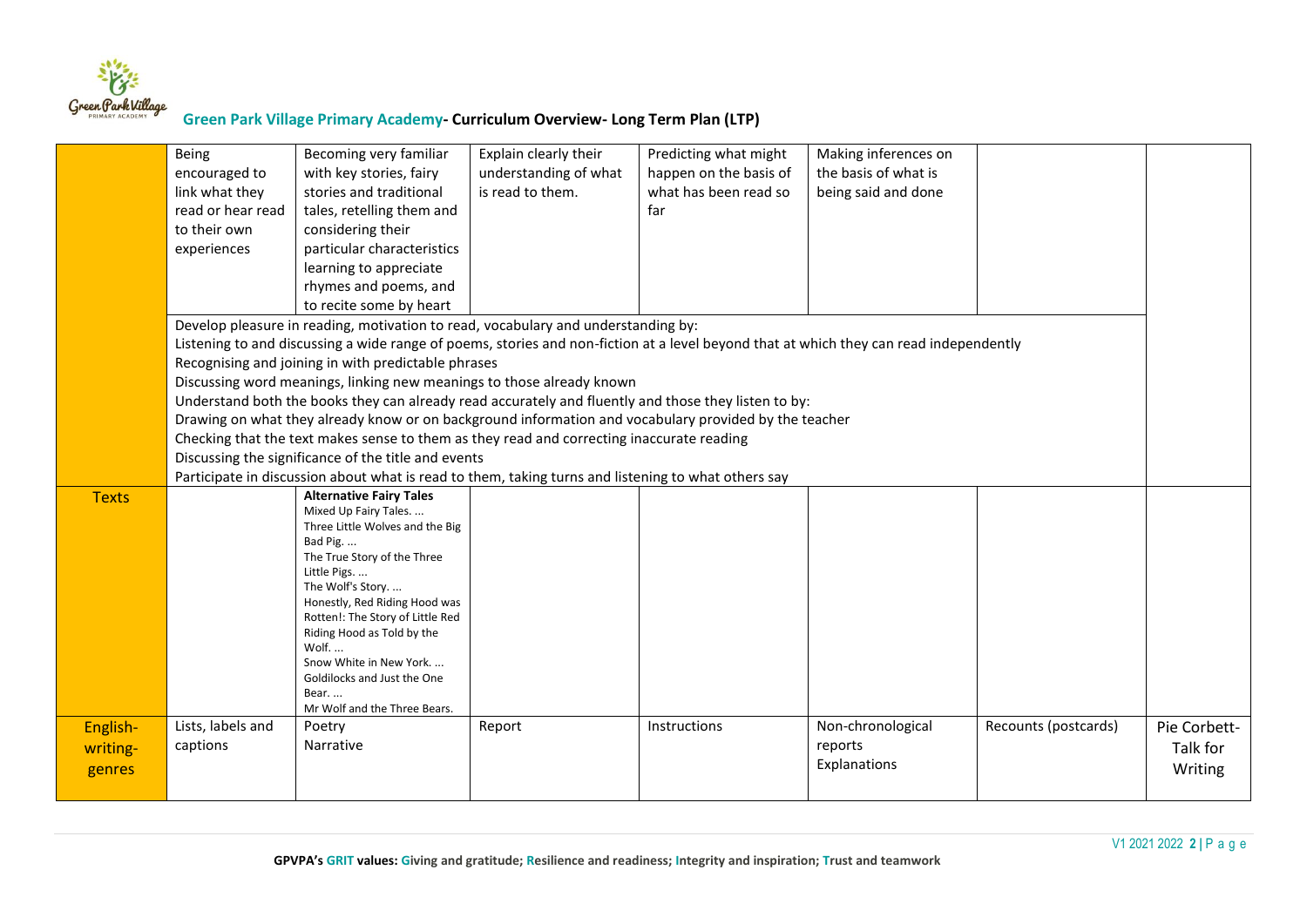

| Writing-           |                     | Sequencing sentences to                                                            | Sequencing sentences        | Sequencing sentences       | Sequencing sentences       | Sequencing sentences       |                |
|--------------------|---------------------|------------------------------------------------------------------------------------|-----------------------------|----------------------------|----------------------------|----------------------------|----------------|
| <b>Composition</b> |                     | form short narratives                                                              | to form short narratives    | to form short narratives   | to form short narratives   | to form short narratives   |                |
|                    |                     | Read aloud their writing                                                           | Read aloud their writing    | Read aloud their writing   | Read aloud their writing   | Read aloud their writing   |                |
|                    |                     | clearly enough to be                                                               | clearly enough to be        | clearly enough to be       | clearly enough to be       | clearly enough to be       |                |
|                    |                     | heard by their peers and                                                           | heard by their peers        | heard by their peers       | heard by their peers       | heard by their peers       |                |
|                    |                     | the teacher.                                                                       | and the teacher.            | and the teacher.           | and the teacher.           | and the teacher.           |                |
|                    | Write sentences by: |                                                                                    |                             |                            |                            |                            |                |
|                    |                     | Saying out loud what they are going to write about                                 |                             |                            |                            |                            |                |
|                    |                     | Composing a sentence orally before writing it                                      |                             |                            |                            |                            |                |
|                    |                     | Re-reading what they have written to check that it makes sense                     |                             |                            |                            |                            |                |
|                    |                     | Discuss what they have written with the teacher or other pupils                    |                             |                            |                            |                            |                |
| Vocabulary,        | Leaving spaces      | Leaving spaces between                                                             | Leaving spaces              | Using a capital letter for | Using a capital letter for | Using a capital letter for |                |
| grammar and        | between words       | words                                                                              | between words               | names of people,           | names of people,           | names of people,           |                |
| punctuation        | Beginning to        | Beginning to punctuate                                                             | Using a capital letter for  | places, the days of the    | places, the days of the    | places, the days of the    |                |
|                    | punctuate           | sentences using a capital                                                          | names of people,            | week, and the personal     | week, and the personal     | week, and the personal     |                |
|                    | sentences using a   | letter and a full stop,                                                            | places, the days of the     | pronoun 'l'                | pronoun 'l'                | pronoun 'l'                |                |
|                    | capital letter and  | question mark or                                                                   | week, and the personal      | Joining words and          | Joining words and          | Joining words and          |                |
|                    | a full stop,        | exclamation mark                                                                   | pronoun 'l'                 | joining clauses using      | joining clauses using      | joining clauses using      |                |
|                    | question mark or    | Joining words and                                                                  | Joining words and           | and                        | and                        | and                        |                |
|                    | exclamation         | joining clauses using and                                                          | joining clauses using       |                            |                            |                            |                |
|                    | mark                |                                                                                    | and                         |                            |                            |                            |                |
|                    |                     | Learning the grammar for year 1 in English Appendix 2                              |                             |                            |                            |                            |                |
|                    |                     | Use the grammatical terminology in English Appendix 2 in discussing their writing. |                             |                            |                            |                            |                |
| <b>Spelling</b>    | Name the letters    | Apply simple spelling                                                              | Write from memory           | Apply simple spelling      | Apply simple               | Apply simple               | Apply simple   |
|                    | of                  | rules and guidance                                                                 | simple sentences            | rules and guidance         | spelling rules and         | spelling rules and         | spelling rules |
|                    | the alphabet:       | The days of the week                                                               | dictated by the teacher     | Using $-$ ing, $-$         | guidance                   | guidance                   | and guidance   |
|                    | Naming the          |                                                                                    | that include words          | ed, $-$ er and $-$         | Using the                  | Using the                  |                |
|                    | letters of the      |                                                                                    | using the GPCs and          | est where no               | prefix un-                 | prefix un-                 | Using the      |
|                    | alphabet in order   |                                                                                    | common exception            | change is                  |                            |                            | prefix un-     |
|                    | Using letter        |                                                                                    | words taught so far.        | needed in the              |                            |                            |                |
|                    | names to            |                                                                                    | Apply simple                | spelling of                |                            |                            |                |
|                    | distinguish         |                                                                                    | spelling                    | root words                 |                            |                            |                |
|                    | between             |                                                                                    | rules and guidance          | [for example,              |                            |                            |                |
|                    | alternative         |                                                                                    | Using the spelling rule     | helping,                   |                            |                            |                |
|                    | spellings of the    |                                                                                    | for adding $-s$ or $-es$ as | helped,                    |                            |                            |                |
|                    | same sound          |                                                                                    | the plural marker for       | helper,                    |                            |                            |                |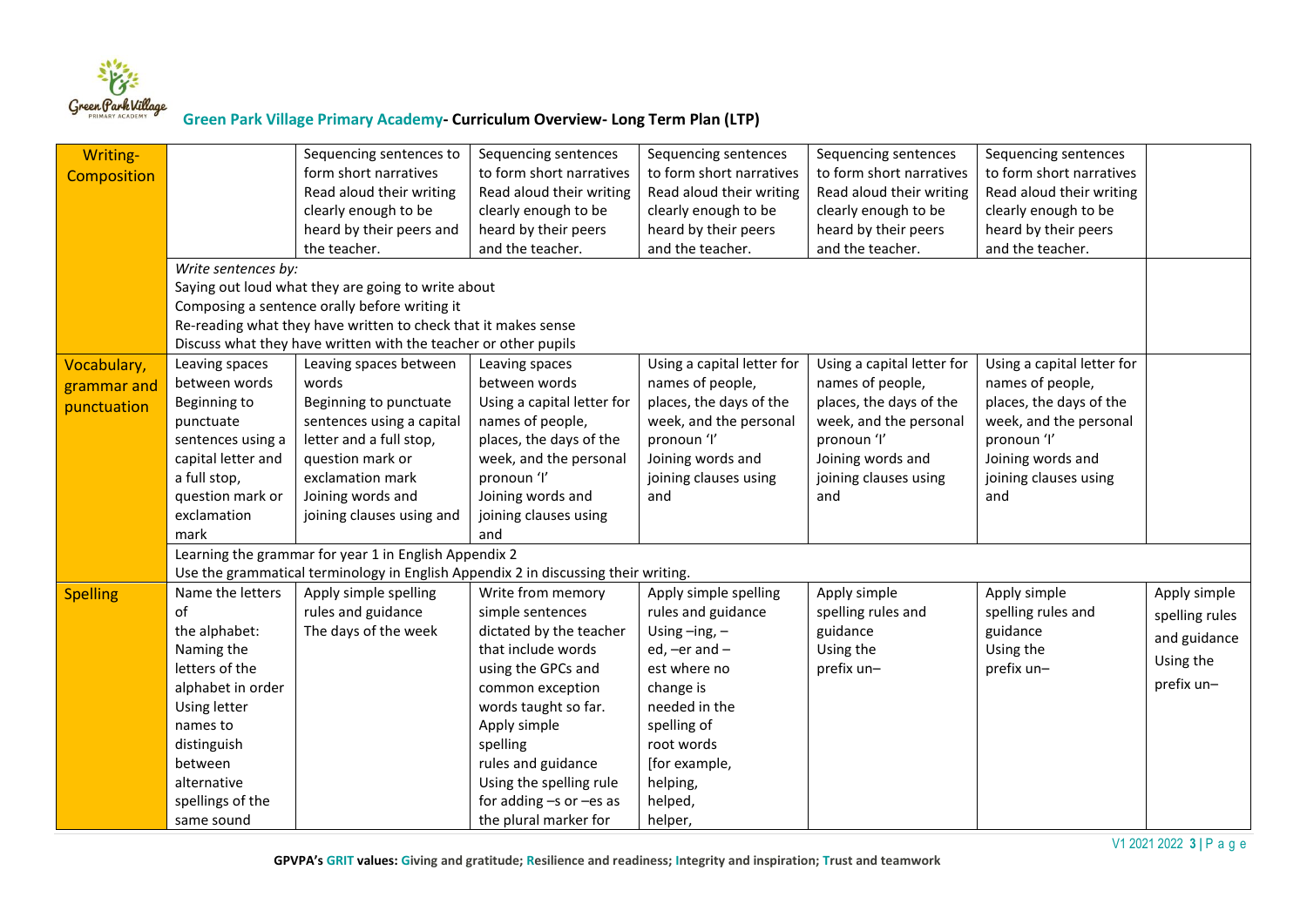

|                         | Apply simple<br>spelling<br>rules and<br>guidance                                                                                                                                                                                                                                                  |                                                                              | nouns and the third<br>person singular marker<br>for verbs                                                                                                                                                                                                                                                                                                                                                             | eating,<br>quicker,<br>quickest]<br>Using the spelling rule<br>for adding $-s$ or $-es$ as<br>the plural marker for<br>nouns and the third<br>person singular marker |                                                                                                                                                                                                                                                                                                                     |                                                                                    |                                                            |
|-------------------------|----------------------------------------------------------------------------------------------------------------------------------------------------------------------------------------------------------------------------------------------------------------------------------------------------|------------------------------------------------------------------------------|------------------------------------------------------------------------------------------------------------------------------------------------------------------------------------------------------------------------------------------------------------------------------------------------------------------------------------------------------------------------------------------------------------------------|----------------------------------------------------------------------------------------------------------------------------------------------------------------------|---------------------------------------------------------------------------------------------------------------------------------------------------------------------------------------------------------------------------------------------------------------------------------------------------------------------|------------------------------------------------------------------------------------|------------------------------------------------------------|
| English-<br>phonics     | Letters and<br>Sounds<br>Phase 3 P15-20<br>Phase 4 P21-25<br>REAch2 Staple<br>Diet                                                                                                                                                                                                                 | Letters and Sounds<br>Phase 3 P15-20<br>Phase 4 P21-25 REAch2<br>Staple Diet | Letters and Sounds<br>Phase 4 P21-25 and<br>Phase 5a p 26-34<br>REAch2 Staple Diet                                                                                                                                                                                                                                                                                                                                     | for verbs<br>Letters and Sounds<br>Phase 5a p 26-34 and<br>Phase 5b pa35-38<br>REAch2 Staple Diet                                                                    | Letters and Sounds<br>Phase 5b pa35-38 and<br>Phase 5c 39-46 REAch2<br><b>Staple Diet</b>                                                                                                                                                                                                                           | Letters and Sounds<br>Phase 5b pa35-38 and<br>Phase 5c 39-46 REAch2<br>Staple Diet | Letters and<br>Sounds;<br>Read, Write<br>Inc-<br>resources |
| English-<br>handwriting | Practising long-legged giraffe letters<br>Writing words II<br>Capitals long-legged giraffe letters<br>Practising one armed robot letters<br>Capitals one-armed robot letters<br>Practising curly caterpillar letters<br>Capitals curly caterpillar letters<br>Writing words ff<br>Writing words ss |                                                                              | Practising long-legged giraffe letters, one armed<br>robot letter and curly caterpillar letters<br>Practising zig zag monster letters<br>Writing words zz<br>Mixing all of the letter families<br>Practising all of the capital letters<br>Practising all of the numbers 0-9<br>Writing words with ck and qu<br>Practising long vowel phonemes ai, igh, oo<br>Practising vowels with adjacent consonants ee, oa,<br>oo |                                                                                                                                                                      | Numbers 10-20 spacing<br>Practising ch unjoined<br>Introducing diagonal join to ascender ch<br>Practising ai unjoined<br>Introducing diagonal join, no ascender ai<br>Practising wh unjoined<br>Introducing horizontal join to ascender wh<br>Practising ow unjoined<br>Introducing horizontal join, no ascender ow |                                                                                    | PenPals                                                    |
| <b>Maths</b>            | Number: Place<br>Value within 10<br>Addition and<br>Subtraction<br>(within 10)                                                                                                                                                                                                                     | Geometry: Shape<br>Number: Place Value<br>(within 20)                        | Number: Addition and<br>Subtraction (within 20)<br>Number: Place Value<br>within 50                                                                                                                                                                                                                                                                                                                                    | Measurement: Length<br>and Height<br>Measurement: Weight<br>and Volume                                                                                               | Number: Multiplication<br><b>Fractions</b><br>Geometry: Position and<br>Direction                                                                                                                                                                                                                                   | Number: Place Value<br>within 100<br><b>Measurement: Money</b><br>Time             | White Rose<br><b>NCETM</b>                                 |
| <b>Science</b>          | <b>ANIMALS</b><br>Identify, name, draw and label the basic parts of the<br>human body and say which part of the body is<br>associated with each sense.                                                                                                                                             |                                                                              |                                                                                                                                                                                                                                                                                                                                                                                                                        | <b>EVERYDAY MATERIALS</b><br>Distinguish between an<br>object and the material from<br>which it is made                                                              | <b>PLANTS</b><br>Identify and name a variety of<br>common wild and garden<br>plants, including deciduous<br>and evergreen trees                                                                                                                                                                                     | <b>SEASONAL CHANGES</b><br>Observe changes across<br>the four seasons              |                                                            |

V1 2021 2022 **4 |** P a g e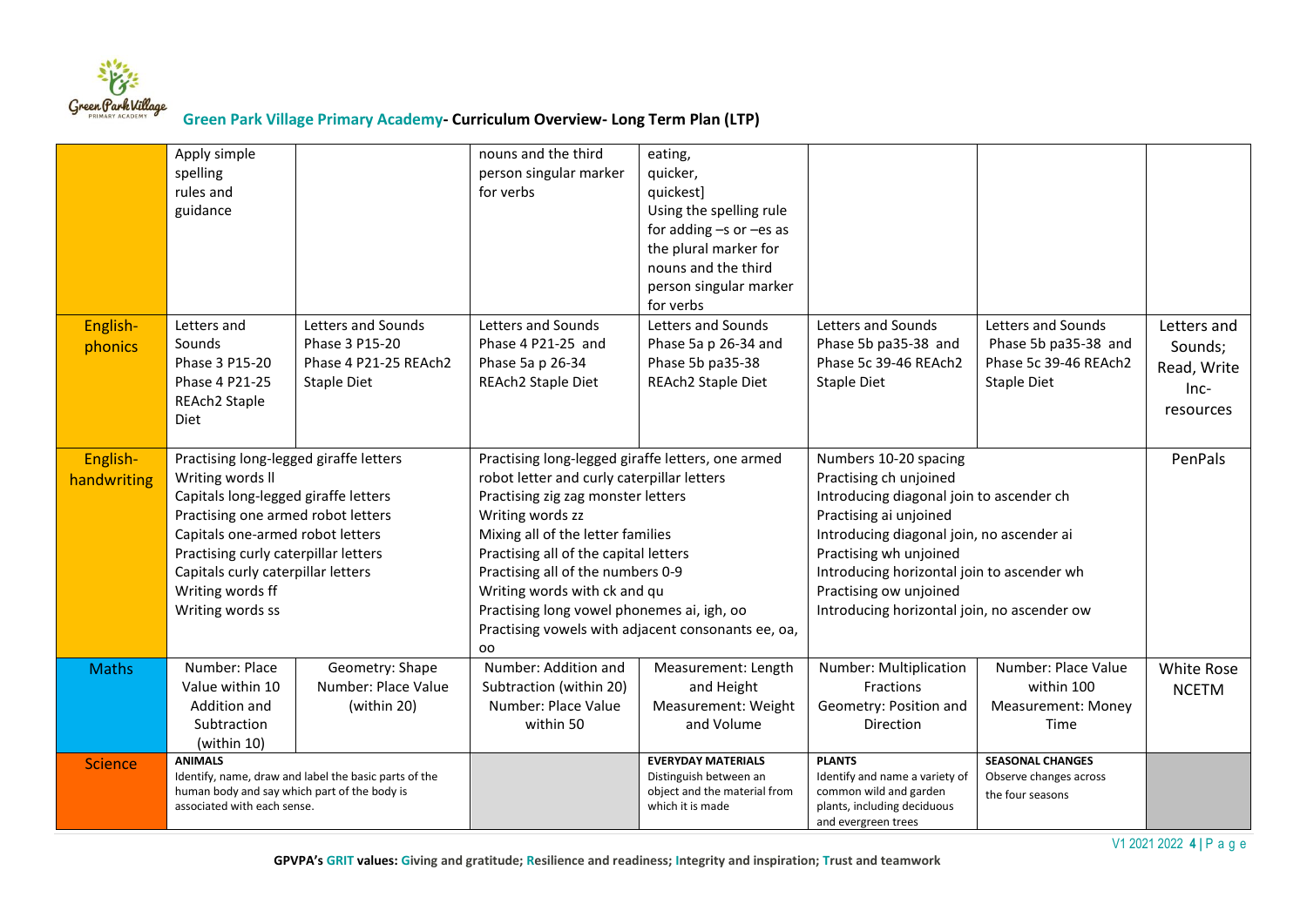

|           | Pupils should have plenty of opportunities to learn the<br>names of the main body parts (including head, neck,<br>arms, elbows, legs, knees, face, ears, eyes, hair, mouth,<br>teeth) through games, actions, songs and rhymes.                                                                                                                                                 |  |                                                                                                                                                                                                                                                                                                                                | Identify and name a variety of<br>everyday materials, including<br>wood, plastic, glass, metal,<br>water, and rock<br>Describe the simple physical<br>properties of a variety of<br>everyday materials<br>Compare and group together<br>a variety of everyday<br>materials on the basis of their<br>simple physical properties. | Identify and describe the<br>basic structure of a variety of<br>common flowering plants,<br>including trees.<br>Identify and name a variety of<br>common animals including<br>fish, amphibians, reptiles,<br>birds and mammals<br>Identify and name a variety of<br>common animals that are<br>carnivores, herbivores and<br>omnivores<br>Describe and compare the<br>structure of a variety of<br>common animals (fish,<br>amphibians, reptiles, birds<br>and mammals, including pets) | Observe and describe<br>weather associated with the<br>seasons and how day length<br>varies.                                                                                                                                                                                                                              |  |
|-----------|---------------------------------------------------------------------------------------------------------------------------------------------------------------------------------------------------------------------------------------------------------------------------------------------------------------------------------------------------------------------------------|--|--------------------------------------------------------------------------------------------------------------------------------------------------------------------------------------------------------------------------------------------------------------------------------------------------------------------------------|---------------------------------------------------------------------------------------------------------------------------------------------------------------------------------------------------------------------------------------------------------------------------------------------------------------------------------|-----------------------------------------------------------------------------------------------------------------------------------------------------------------------------------------------------------------------------------------------------------------------------------------------------------------------------------------------------------------------------------------------------------------------------------------------------------------------------------------|---------------------------------------------------------------------------------------------------------------------------------------------------------------------------------------------------------------------------------------------------------------------------------------------------------------------------|--|
| History   | Changes within living<br>memory, reveal<br>aspects of change in<br>national life (Family<br>trees)                                                                                                                                                                                                                                                                              |  | The lives of significant<br>individuals in the past who<br>have contributed to national<br>and international<br>achievements. Some should<br>be used to compare aspects<br>of life in different periods<br>Significant historical events,<br>people and places in their<br>own locality Blackbeard/Sir<br><b>Francis Drake</b> |                                                                                                                                                                                                                                                                                                                                 |                                                                                                                                                                                                                                                                                                                                                                                                                                                                                         |                                                                                                                                                                                                                                                                                                                           |  |
| Geography | Name, locate and<br>identify<br>characteristics of the<br>four countries and<br>capital cities of the<br>United Kingdom and<br>its surrounding seas.<br>Use basic<br>geographical<br>vocabulary to refer to<br>key human features,<br>including: city, town,<br>village, factory, farm,<br>house, office, port,<br>harbour and shop<br>Use world maps,<br>atlases and globes to |  |                                                                                                                                                                                                                                                                                                                                |                                                                                                                                                                                                                                                                                                                                 |                                                                                                                                                                                                                                                                                                                                                                                                                                                                                         | Use geographical language to<br>describe places (river, wood,<br>hills, stream)<br>Talk about a place where the<br>weather is different e.g.<br>Australia, north pole, south<br>pole etc)<br>Talk about seasonal changes<br>in the weather Use different<br>sources of information to find<br>out about different weather |  |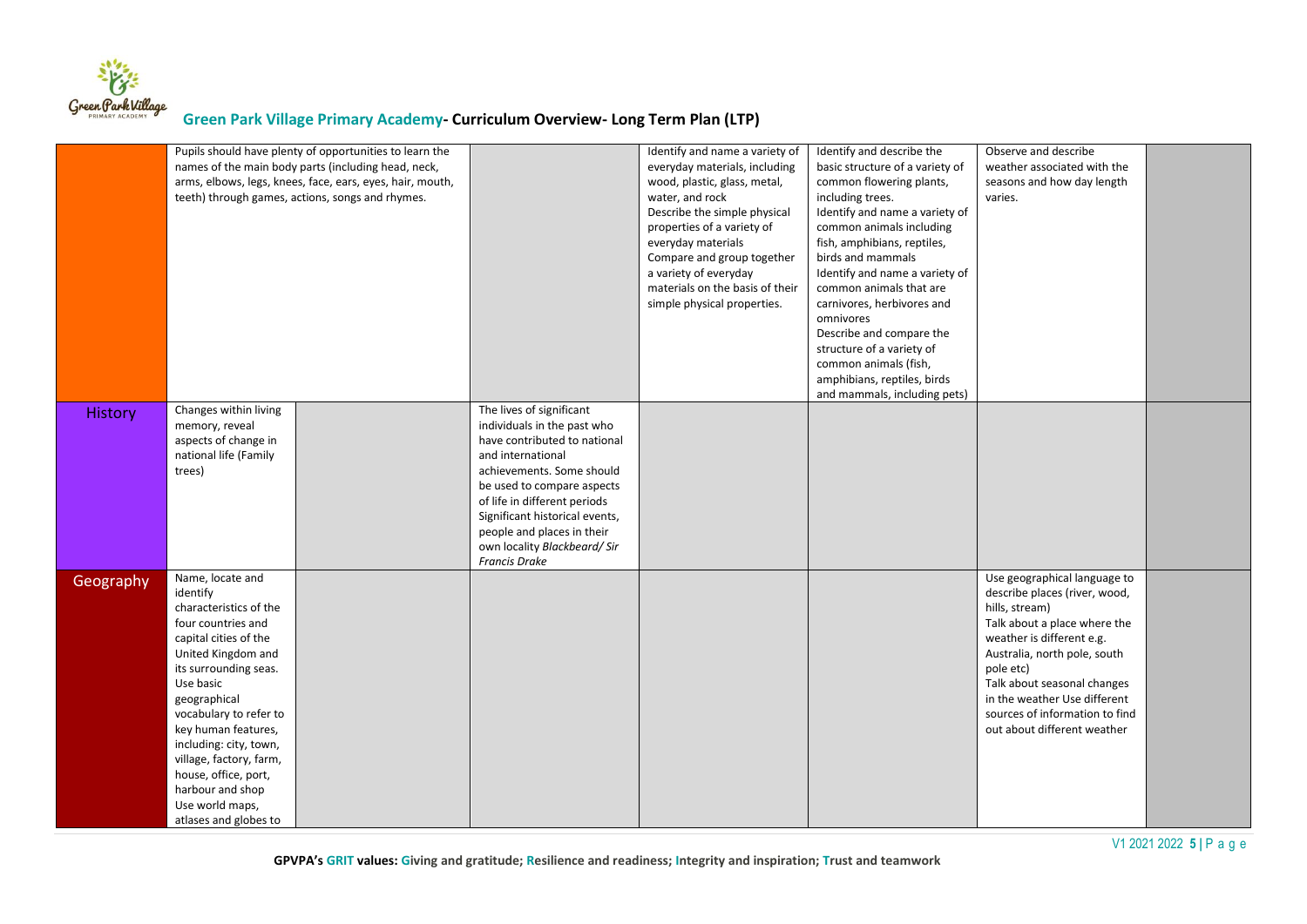

|                  | identify the United<br>Kingdom and its<br>countries, as well as<br>the countries,<br>continents and<br>oceans studied at this<br>key stage<br>Use simple fieldwork<br>and observational<br>skills to study the<br>geography of their<br>school and its<br>grounds and the key<br>human and physical<br>features of its<br>surrounding<br>environment |                          |                                    |                              |                                |                                          |                     |
|------------------|------------------------------------------------------------------------------------------------------------------------------------------------------------------------------------------------------------------------------------------------------------------------------------------------------------------------------------------------------|--------------------------|------------------------------------|------------------------------|--------------------------------|------------------------------------------|---------------------|
| Art and          |                                                                                                                                                                                                                                                                                                                                                      | Self portrait-Drawing    | Colour mixing-Painting             |                              | Manipulative Magic - Sculpture |                                          | REAch <sub>2</sub>  |
| design           | Pablo Picasso                                                                                                                                                                                                                                                                                                                                        |                          | Mondrian                           |                              | William De Morgan              |                                          |                     |
| Design and       | Super Smoothie (Cooking and Nutrition)                                                                                                                                                                                                                                                                                                               |                          | <b>Bridges-Structures</b>          |                              | Under My Umbrella-Textiles     |                                          | REAch <sub>2</sub>  |
| Technology       |                                                                                                                                                                                                                                                                                                                                                      | <b>Richard Reed</b>      | <b>Isambard Brunel</b>             |                              | Samuel Fox                     |                                          |                     |
| <b>Music</b>     | Unit 2                                                                                                                                                                                                                                                                                                                                               | Unit 4                   | Unit 6                             | Unit 8                       | Unit 10                        | Unit 12                                  | Music               |
|                  | Unit 3                                                                                                                                                                                                                                                                                                                                               | Unit 5                   | Unit 7                             | Unit 9                       | Unit 11                        |                                          | <b>Express</b>      |
| <b>Computing</b> | Unit 1.1 We are                                                                                                                                                                                                                                                                                                                                      | Unit 1.2 We are TV       | Unit 1.3 We are                    | Unit 1.4 We are              | Unit 1.5 We are                | Unit 1.6 We are                          | <b>Rising Stars</b> |
|                  | treasure hunters-                                                                                                                                                                                                                                                                                                                                    | chefs- filming the steps | painters-illustrating an           | collectors-finding           | storytellers- produce a        | celebrating-creating a                   |                     |
|                  | using                                                                                                                                                                                                                                                                                                                                                | of a recipe              | e-book                             | images using the web         | talking book                   | card digitally                           |                     |
|                  | programmable                                                                                                                                                                                                                                                                                                                                         |                          |                                    |                              |                                |                                          |                     |
| PE.              | toys<br>Sports- ball skills-                                                                                                                                                                                                                                                                                                                         | Sports- ball skills-     | Sports- ball skills-               | Ball skills- team sports     | Athletics- sports day          | Athletics-running,                       | <b>TBC</b>          |
|                  | catching-                                                                                                                                                                                                                                                                                                                                            | dribbling, kicking       | catching-throwing                  |                              | activities                     | jumping, throwing                        |                     |
|                  | throwing                                                                                                                                                                                                                                                                                                                                             |                          |                                    |                              |                                |                                          |                     |
|                  | Gym-balancing                                                                                                                                                                                                                                                                                                                                        | Dance- Christmas dances  | Gym-Sequences                      | Dance-Sequences              | Ball skills-tennis             | Dance- May Pole                          |                     |
|                  | and jumping                                                                                                                                                                                                                                                                                                                                          |                          |                                    |                              |                                |                                          |                     |
|                  |                                                                                                                                                                                                                                                                                                                                                      |                          |                                    |                              |                                |                                          |                     |
| <b>RE</b>        | Creation Story-<br>Christianity                                                                                                                                                                                                                                                                                                                      | Christmas-Christianity   | Jesus as a friend-<br>Christianity | Palm Sunday-<br>Christianity | Shabbat- Judaism               | Rosh Hashanah and Yon<br>Kippur- Judaism | Pan-                |
|                  |                                                                                                                                                                                                                                                                                                                                                      |                          |                                    |                              |                                |                                          | Berkshire           |
|                  |                                                                                                                                                                                                                                                                                                                                                      |                          |                                    |                              |                                |                                          | <b>SACRE</b>        |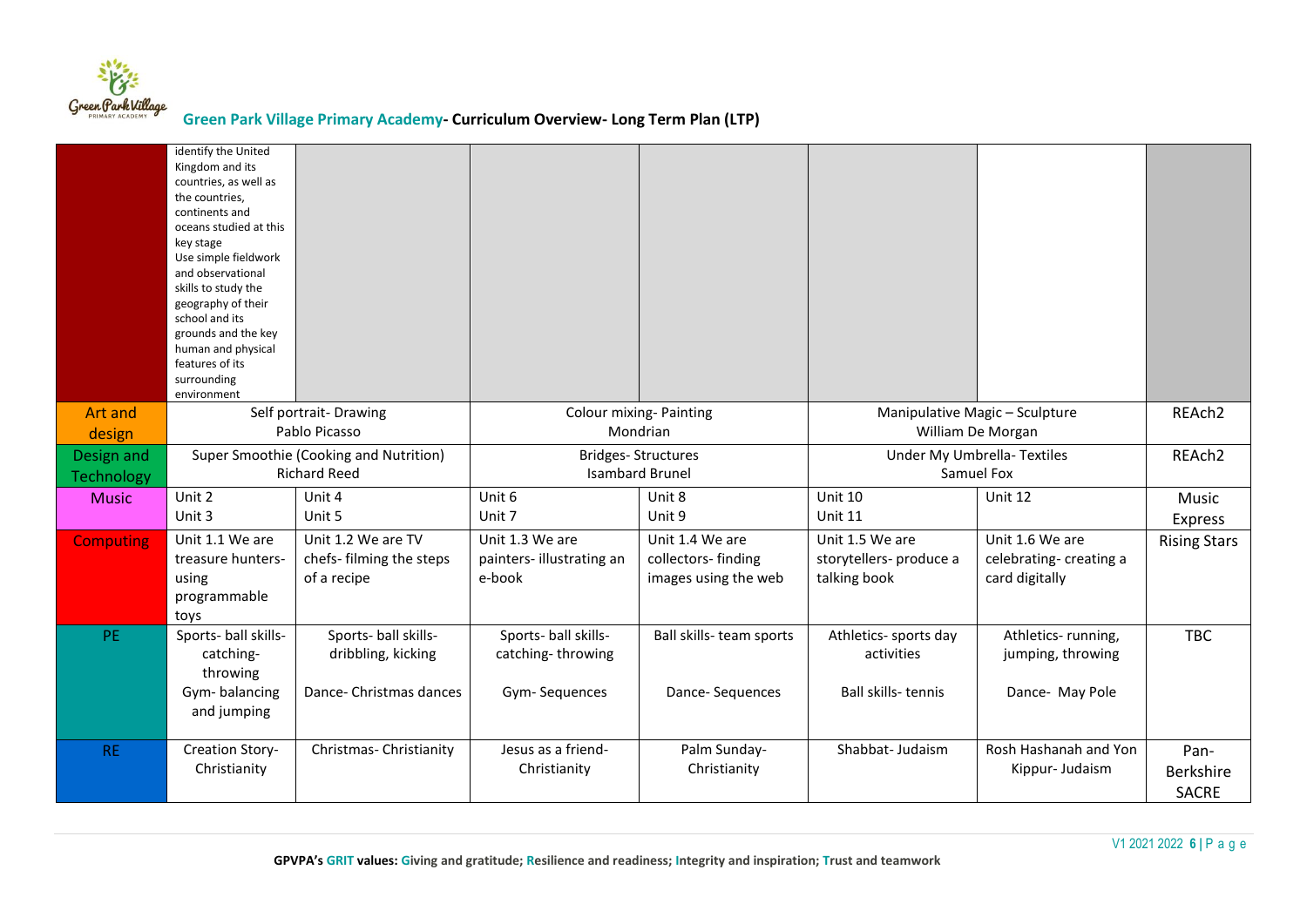

|                                    |                                                                                                                                                                                                                                                                                |                                                                                                                                                                                                                                                                                                                        |                                                                                                                                                                                                                                                                                                                                                                  |                                                                                                                                                                                                                                                                                                                                                                                                                                                                                                                                     |                                                                                                                                                                                                                                                                                                                                                                                                                                                                                                |                                                                                                                                                                                                                                                                                                                                                                                                                                                                                                                                                                                                                            | Discovery<br><b>RE</b> |  |
|------------------------------------|--------------------------------------------------------------------------------------------------------------------------------------------------------------------------------------------------------------------------------------------------------------------------------|------------------------------------------------------------------------------------------------------------------------------------------------------------------------------------------------------------------------------------------------------------------------------------------------------------------------|------------------------------------------------------------------------------------------------------------------------------------------------------------------------------------------------------------------------------------------------------------------------------------------------------------------------------------------------------------------|-------------------------------------------------------------------------------------------------------------------------------------------------------------------------------------------------------------------------------------------------------------------------------------------------------------------------------------------------------------------------------------------------------------------------------------------------------------------------------------------------------------------------------------|------------------------------------------------------------------------------------------------------------------------------------------------------------------------------------------------------------------------------------------------------------------------------------------------------------------------------------------------------------------------------------------------------------------------------------------------------------------------------------------------|----------------------------------------------------------------------------------------------------------------------------------------------------------------------------------------------------------------------------------------------------------------------------------------------------------------------------------------------------------------------------------------------------------------------------------------------------------------------------------------------------------------------------------------------------------------------------------------------------------------------------|------------------------|--|
| <b>PSHE</b> and<br>Citizenship     | Being Me<br>Understand their own<br>rights and<br>responsibilities with<br>their classroom<br>Understand that their<br>choices have<br>consequences<br>Understand that their<br>views are important<br>Understand the rights<br>and responsibilities of<br>a member of a class | Celebrating<br><b>Differences</b><br>Know what bullying means<br>Know who to tell if they or<br>someone else is being bullied<br>or is feeling unhappy<br>Know that people are unique<br>and that it is OK to be different<br>Know skills to make friendships<br>Know that people have<br>differences and similarities | Dreams and Goals<br>Know how to set simple goals<br>Know how to achieve a goal<br>Know how to identify<br>obstacles which make<br>achieving their goals difficult<br>and work out how to<br>overcome them<br>Know when a goal has been<br>achieved<br>Know how to work well with<br>a partner<br>Know that tackling a<br>challenge can stretch their<br>learning | Healthy Me<br>Know the difference between<br>being healthy and unhealthy<br>Know some ways to keep<br>healthy<br>Know how to make healthy<br>lifestyle choices<br>Know that all household<br>products, including<br>medicines, can be harmful if<br>not used properly<br>Know that medicines can help<br>them if they feel poorly<br>Know how to keep safe when<br>crossing the road<br>Know how to keep<br>themselves clean and healthy<br>Know that germs cause<br>disease/illness<br>Know about people who can<br>keep them safe | Relationships<br>Know that everyone's family<br>is different<br>Know that families are<br>founded on belonging, love<br>and care<br>Know that physical contact<br>can be used as a greeting<br>Know how to make a friend<br>Know who to ask for help in<br>the school community<br>Know that there are lots of<br>different types of families<br>Know the characteristics of<br>healthy and safe friends<br>Know about the different<br>people in the school<br>community and how they<br>help | Changing Me<br>Know the names of male and<br>female private body parts<br>Know that there are correct<br>names for private body parts<br>and nicknames, and when to<br>use them<br>Know which parts of the body<br>are private and that they<br>belong to that person and<br>that nobody has the right to<br>hurt these<br>Know who to ask for help if<br>they are worried or<br>frightened<br>Know that animals including<br>humans have a life cycle<br>Know that changes happen<br>when we grow up<br>Know that people grow up at<br>different rates and that is<br>normal<br>Know that learning brings<br>about change | Jigsaw                 |  |
| MfL                                | I'm learning                                                                                                                                                                                                                                                                   | <b>Musical Instruments-I</b>                                                                                                                                                                                                                                                                                           | I can-activities                                                                                                                                                                                                                                                                                                                                                 | Greetings                                                                                                                                                                                                                                                                                                                                                                                                                                                                                                                           | <b>Shapes</b>                                                                                                                                                                                                                                                                                                                                                                                                                                                                                  | Fruit                                                                                                                                                                                                                                                                                                                                                                                                                                                                                                                                                                                                                      | Language               |  |
|                                    | Spanish-name,<br>numbers, colours<br>Animals- nouns,<br>articles and I am                                                                                                                                                                                                      | play Little Red Riding<br>Hood- parts of the body                                                                                                                                                                                                                                                                      | Ancient Britain- I am, I<br>have, I live.                                                                                                                                                                                                                                                                                                                        | <b>Nursery Rhymes</b>                                                                                                                                                                                                                                                                                                                                                                                                                                                                                                               | Colours<br><b>Numbers</b>                                                                                                                                                                                                                                                                                                                                                                                                                                                                      | Vegetables<br>Ice cream                                                                                                                                                                                                                                                                                                                                                                                                                                                                                                                                                                                                    | Angels                 |  |
| <b>Visits</b>                      | <b>Buddies-Huntley</b><br>Place                                                                                                                                                                                                                                                | Carol singing-<br>community                                                                                                                                                                                                                                                                                            |                                                                                                                                                                                                                                                                                                                                                                  | Windsor Castle/<br><b>Reading Abbey</b>                                                                                                                                                                                                                                                                                                                                                                                                                                                                                             |                                                                                                                                                                                                                                                                                                                                                                                                                                                                                                | Living Rainforest                                                                                                                                                                                                                                                                                                                                                                                                                                                                                                                                                                                                          |                        |  |
| Visitors/                          |                                                                                                                                                                                                                                                                                | <b>Theatre Company</b>                                                                                                                                                                                                                                                                                                 | Pirate Day                                                                                                                                                                                                                                                                                                                                                       |                                                                                                                                                                                                                                                                                                                                                                                                                                                                                                                                     |                                                                                                                                                                                                                                                                                                                                                                                                                                                                                                |                                                                                                                                                                                                                                                                                                                                                                                                                                                                                                                                                                                                                            |                        |  |
| Events                             |                                                                                                                                                                                                                                                                                |                                                                                                                                                                                                                                                                                                                        |                                                                                                                                                                                                                                                                                                                                                                  |                                                                                                                                                                                                                                                                                                                                                                                                                                                                                                                                     |                                                                                                                                                                                                                                                                                                                                                                                                                                                                                                |                                                                                                                                                                                                                                                                                                                                                                                                                                                                                                                                                                                                                            |                        |  |
| REAch2 11<br>before 11<br>Promises | Seeds to supper<br>10 good deeds<br>50s<br>OOD DE<br>公众<br>□4                                                                                                                                                                                                                  |                                                                                                                                                                                                                                                                                                                        |                                                                                                                                                                                                                                                                                                                                                                  |                                                                                                                                                                                                                                                                                                                                                                                                                                                                                                                                     |                                                                                                                                                                                                                                                                                                                                                                                                                                                                                                |                                                                                                                                                                                                                                                                                                                                                                                                                                                                                                                                                                                                                            |                        |  |